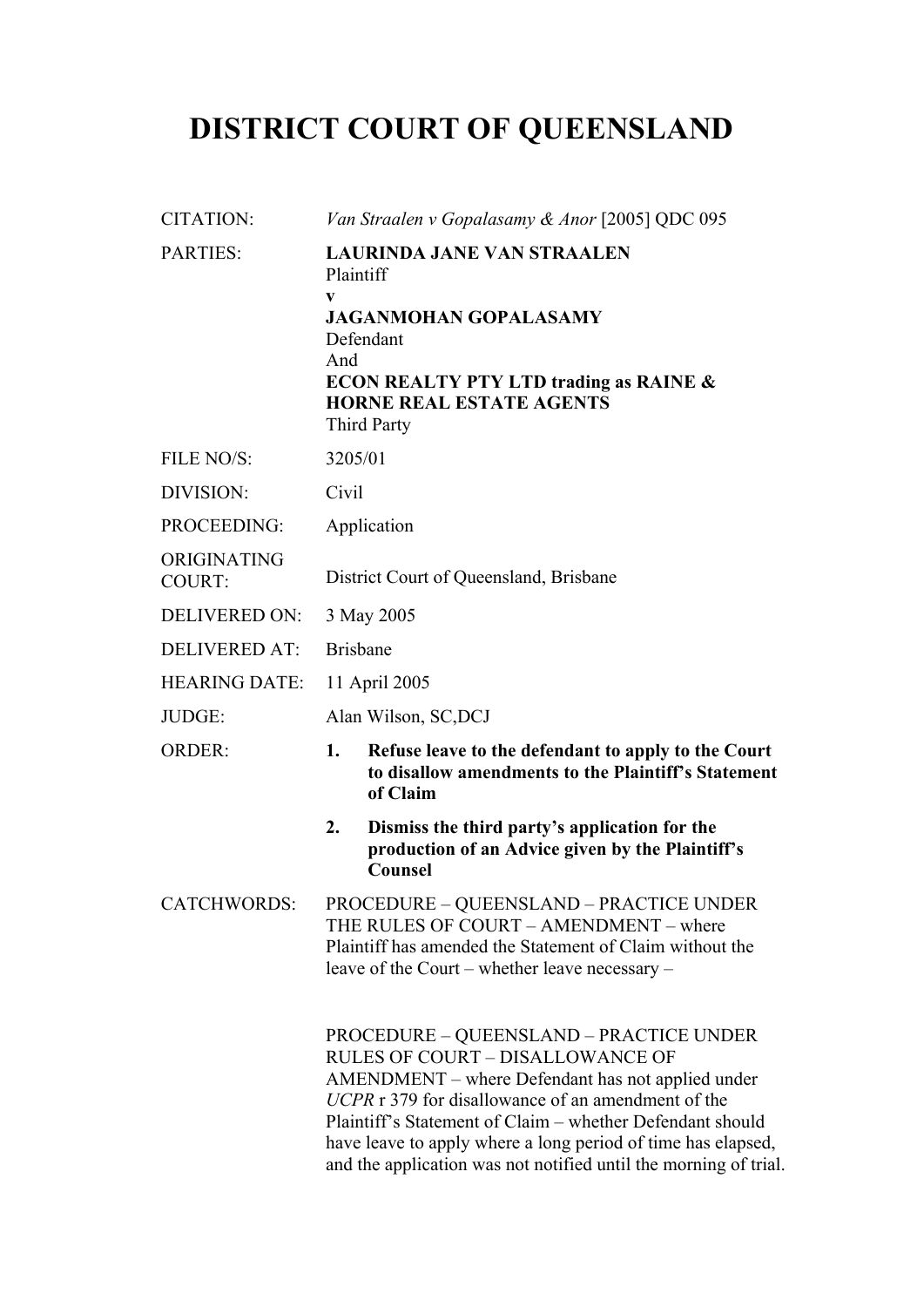PROCEDURE – DISCOVERY AND INTERROGATORIES – DISCOVERY AND INSPECTION OF DOCUMENTS – PRODUCTION AND INSPECTION OF DOCUMENTS – where the third party seeks production of Counsel's Advice which is referred to in an exhibit to an Affidavit filed on behalf of the Plaintiff – whether the Plaintiff is entitled to withhold production of a document.

*Uniform Civil Procedure Rules* 1999

*ACC v Australian Safeway Stores Pty Ltd* (1998) 153 ALR 393 *Ampolex v Perpetual Trustee Company (Canberra) Ltd* (1996) 137 ALR 28 *Astley v Austrust* (1999) 197 CLR 1 *Ayr Link v Paterson* (No 2) (2003) NSW CA 251 *Bayliss v Cassidy (No 2)* (2000) 1 Qd R 464 *BT Australasia Pty Ltd v State of New South Wales (No 7)* (1998) 153 ALR 722 *Burrows v CA Sciacca & Associates* (1997) 1 Qd R 157 *Draney v Barry* (2002) 1 Qd R 145 *Renowden v McMullan* (1970) 123 CLR 585 *Rigato Farms Pty Ltd v Ridolfi* (2001) 2 Qd R 455 *Sharples v O'Shea* (1999) QSC 190 *Standard Chartered Bank v Antico* (1995) 36 NSWLR 87 *Torcasio Developments Pty Ltd v County Park Developments Pty Ltd*

| COUNSEL:           | Mr C Newton for the Respondent/Plaintiff<br>Mr R Green for the Applicant/Defendant<br>Mr M Horvath for the Applicant Third Party |
|--------------------|----------------------------------------------------------------------------------------------------------------------------------|
| <b>SOLICITORS:</b> | Carter Capner for the Plaintiff<br>Quinlan Miller & Treston for the Defendant                                                    |

[1] The Defendant seeks leave to apply under *UCPR* r 379 for an order disallowing amendments to the Plaintiff's Statement of Claim made in February 2003. Leave is necessary because the rule requires that an application be brought within eight days after service of the amended document. The possibility of this application was first raised on the morning of the day the trial was to commence in this court, on 17 March 2003. The trial was adjourned and, as the transcript shows, it was directed that either party bring an application concerning the pleadings within seven days. It was submitted before me that Her Honour the trial judge actually granted leave to the Defendant to bring this application, but I do not think she ultimately went so  $far<sup>1</sup>$ .

Minter Ellison for the Third Party

<sup>1</sup> Transcript, Ryrie DCJ, 17 March 2005 p 9 ll 11-32.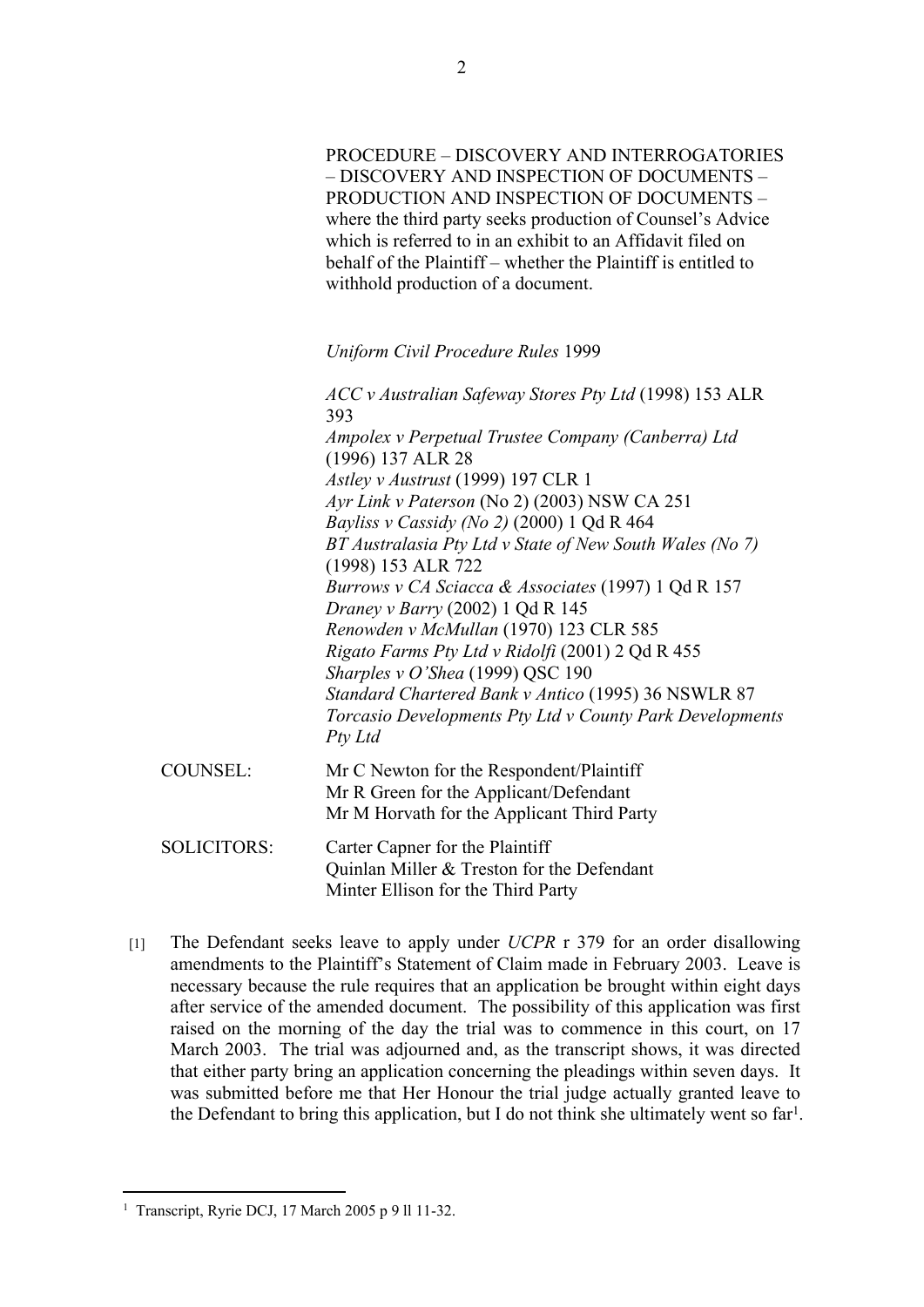- [2] The Third Party also seeks an order that the Plaintiff disclose an Advice her solicitors obtained from Counsel last year, referred to in an affidavit of the solicitor filed 1 April 2005.
- [3] It is appropriate to set out a short history of the matter, with particular reference to the pleadings from which the current application springs. The Plaintiff alleges she rented premises from the defendant in November 1999 and, on 22 May 2001, fell over in the yard while hanging out clothing and suffered injuries in circumstances said to entitle her to damages. The time limit for that claim expired on 22 May 2004*: Limitation of Actions Act* 1974, s 11.
- [4] Her claim, filed 4 July 2001 contained a prayer for "*… damages for negligence, breach of contract and/or breach of statutory duty occasioning personal injury …*". The accompanying Statement of Claim only referred to, and pleaded and particularised, claims for damages for negligence or breach of statutory duty (the latter referring to the *Workplace Health & Safety Act* 1995). An amended pleading filed on 18 February 2003 contained new assertions that the premises were of a residential kind and alleged the Plaintiff was a tenant, within the meaning of that term in the *Residential Tenancies Act* 1994, pursuant to a Tenancy Agreement signed 26 November 1999. Further amendments recited obligations under that Tenancy Agreement said to be imported from the Act and then pleaded breach of contract, with particulars; and, altered the alleged breaches of statutory duty so they referred to the landlord and tenant, and not workplace, legislation.
- [5] Shortly before the amended pleading was delivered the Defendant had added the third party to the action alleging he had engaged it to manage the property on his behalf and claiming that, if the Plaintiff succeeded, he was entitled to indemnity from it. The defendant did not change its defence in the face of the Plaintiff's amended Statement of Claim.
- [6] What stirs the Defendant and the Third Party is their contention that the amendments were effected to avoid any adverse consequences for the Plaintiff from changes wrought to the *Law Reform Act* 1995 by the *Law Reform Contributory Negligence) Amendment Act* 2001, introduced after *Astley v Austrust* (1999) 197 CLR 1; ie, amendments designed to ensure contributory negligence could be successfully raised up against a plaintiff who had sued in contract, whether or not that plaintiff had or could also have sued in tort. It is said the changes to the pleading are a plain attempt to avoid the consequences of the amending legislation which came into effect on 7 August 2001, ie a little over a month after these proceedings were commenced.
- [7] A preliminary question arises: whether the amending legislation applies, in any event. On its face, the amending Act clearly announces an intention to have retrospective effect:

## **'21 Amendments about contributory negligence to have retrospective effect**

**'(1)** The provisions of part 3, divisions 1 and 3 apply to a wrong that happened before the commencement as if the provisions, in their form as amended by the amending Act, had been in force when the wrong happened.

**'(2)** However, the provisions, as in force before the commencement, continue to apply to a wrong if any of the following apply—

…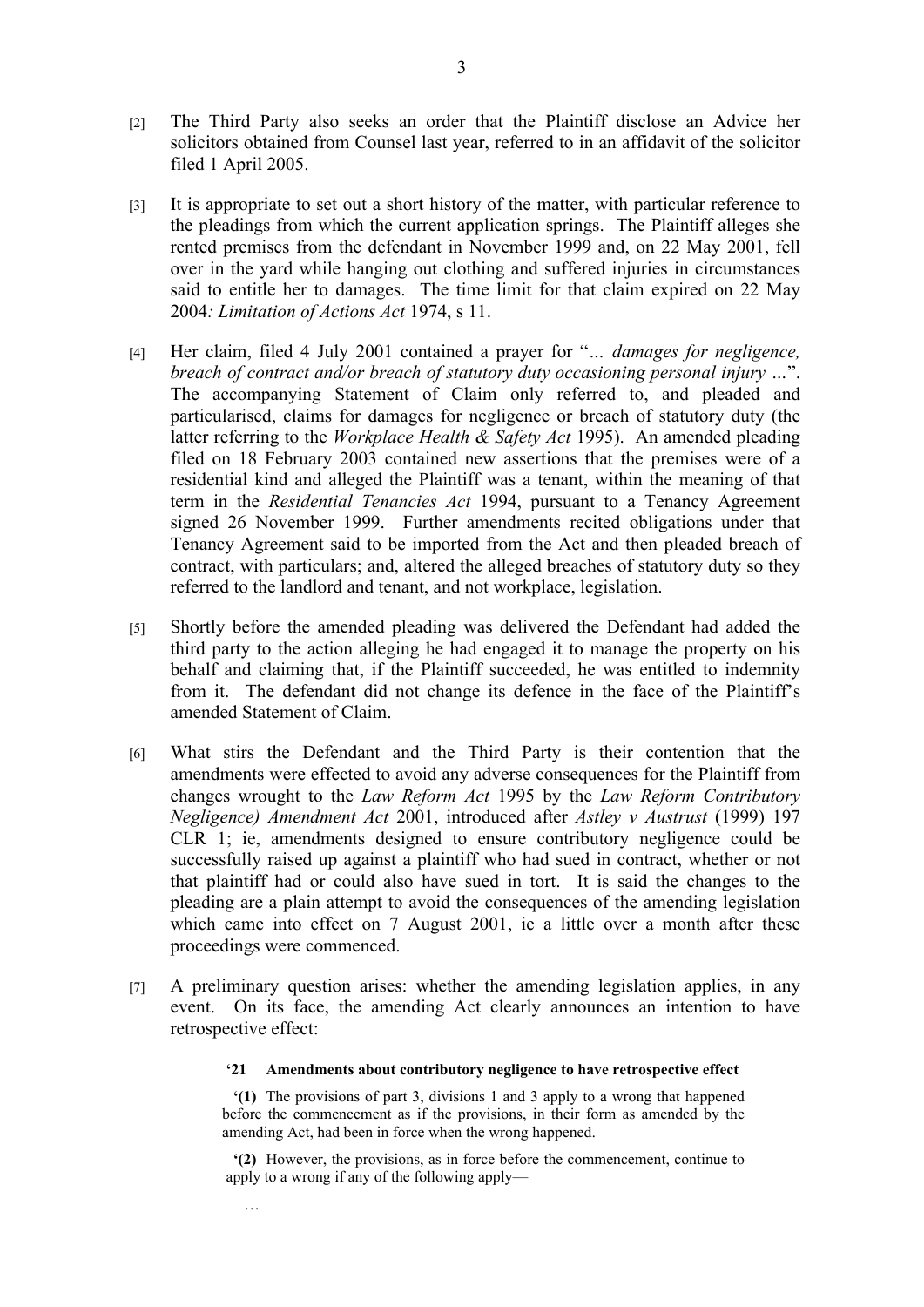- (b) a proceeding about the wrong—
	- (i) was started before the commencement; and
	- (ii) final relief has not been granted by the court before the commencement;
- [8] "Wrong" is defined earlier in the amending Act:

## **4 Amendment of s 5 (Definitions for pt 3)**

**…**

**(2)** Section 5 -

insert-

**"wrong"** means an act or omission that –

- (a) gives rise to a liability in tort for which a defence of contributory negligence is available at common law; or
- (b) amounts to a breach of a contractual duty of care that is concurrent and coextensive with a duty of care in tort.
- [9] On any view the action brought by the Plaintiff was "… *a proceeding about the wrong*", commenced before the amendment took effect. The "*act or omission"*  referred to in the definition means either tortious acts, or acts in breach of a contractual duty of care. The former were raised in both the Plaintiff's original claim, and Statement of Claim (although she did not plead a contract or particularise any breaches). The intention of the amending Act appears to be to ensure that claims in contract could be met, and damages reduced, by a plea of contribution but the definition, in offering alternatives, also suggests the legislature was prepared to include in the class of actions which might avoid the effects of the amendments those which had commenced beforehand albeit that the plaintiff might only have pleaded in tort. That is a plain construction, open and suggested by the wording of the amending Act. It follows that having commenced her action before it came into effect the Plaintiff would always avoid its consequences.
- [10] Even if that construction is wrong, this is not a case in which the Defendant can establish an entitlement to the relief he now seeks. The first consideration is whether it was, in fact, necessary for the plaintiff to seek and obtain leave before amending her pleading.
- [11] Submissions were directed towards Ch 10 Pt 3 of the *UCPR*, rr 375-387. The Defendant and the Third Party contended, in particular, that the Plaintiff's amendments required the leave of the court at the time (and her failure to obtain that leave was a powerful reason to disallow them now, notwithstanding the long delay). Rules 375 and 376 were relied upon:

#### **[r 375] Power to amend**

**375** (1) At any stage of a proceeding, the court may allow or direct a party to amend a claim, anything written on a claim, a pleading, an application or any other document in a proceeding in the way and on the conditions the court considers appropriate.

(2) The court may give leave to make an amendment even if the effect of the amendment would be to include a cause of action arising after the proceeding was started.

(3) If there is misnomer of a party, the court must allow or direct the amendments necessary to correct the misnomer.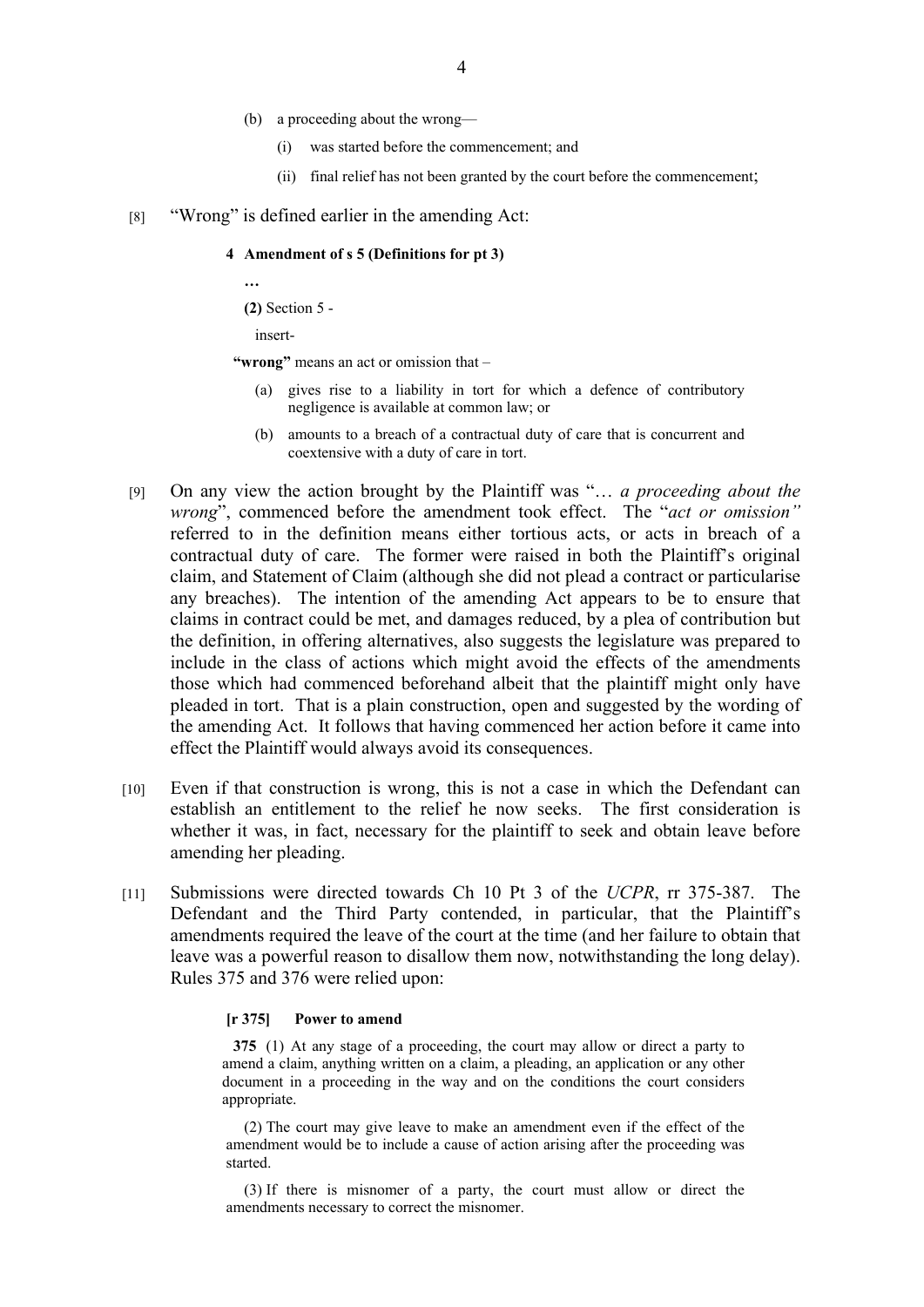(4) This rule is subject to rule 376.

#### **[r 376] Amendment after limitation period**

**376** (1) This rule applies in relation to an application, in a proceeding, for leave to make an amendment mentioned in this rule if a relevant period of limitation, current at the date the proceeding was started, has ended.

(2) The court may give leave to make an amendment correcting the name of a party, even if the effect of the amendment is to substitute a new party, only if—

- (a) the court considers it appropriate; and
- (b) the court is satisfied that the mistake sought to be corrected—
	- (i) was a genuine mistake; and
		- (ii) was not misleading or likely to cause any reasonable doubt as to the identity of the person intending to sue or intended to be sued.

(3) The court may give leave to make an amendment changing the capacity in which a party sues, whether as plaintiff or counter-claiming defendant, only if—

- (a) the court considers it appropriate; and
- (b) the changed capacity in which the party would then sue is one in which, at the date the proceeding was started by the party, the party might have sued.

(4) The court may give leave to make an amendment to include a new cause of action only if—

- (a) the court considers it appropriate; and
- (b) the new cause of action arises out of the same facts or substantially the same facts as a cause of action for which relief has already been claimed in the proceeding by the party applying for leave to make the amendment.

(The Defendant also purported, initially, to rely upon r 377 but ultimately conceded it applied only to an originating process, which is defined in r 8 in a way which makes it clear pleadings are not included within it: something which r 377(2) also says, directly. The Plaintiff's amended Statement of Claim referred, on its face, to this rule but that was plainly mistaken and cannot dictate the outcome of this application.)

[12] I do not think r 375(1) compels a party to apply for leave for any amendment to a pleading. That contention, advanced by the Defendant and Third Party, ignores rr 378 and 379, which provide:

#### **[r 378] Amendment before request for trial date**

**378** Before the filing of the request for trial date, a party may, as often as necessary, make an amendment for which leave from the court is not required under these rules.

#### **[r 379] Disallowance of amendment**

**379** (1) If a party makes an amendment without leave before the filing of the request for trial date, another party may, within 8 days after service on the party of the amendment, apply to the court to disallow all or part of the amendment.

(2) On the application, the court may make an order it considers appropriate.

[13] Rule 378 seems plain; as Chesterman J said in *Bates v Queensland Newspapers P/L* (2001) QSC 083 at para [6]:

> … UCPR 378 provides that, before the filing of the request for a trial date, a party may, as often as necessary, make an amendment for which leave is not required.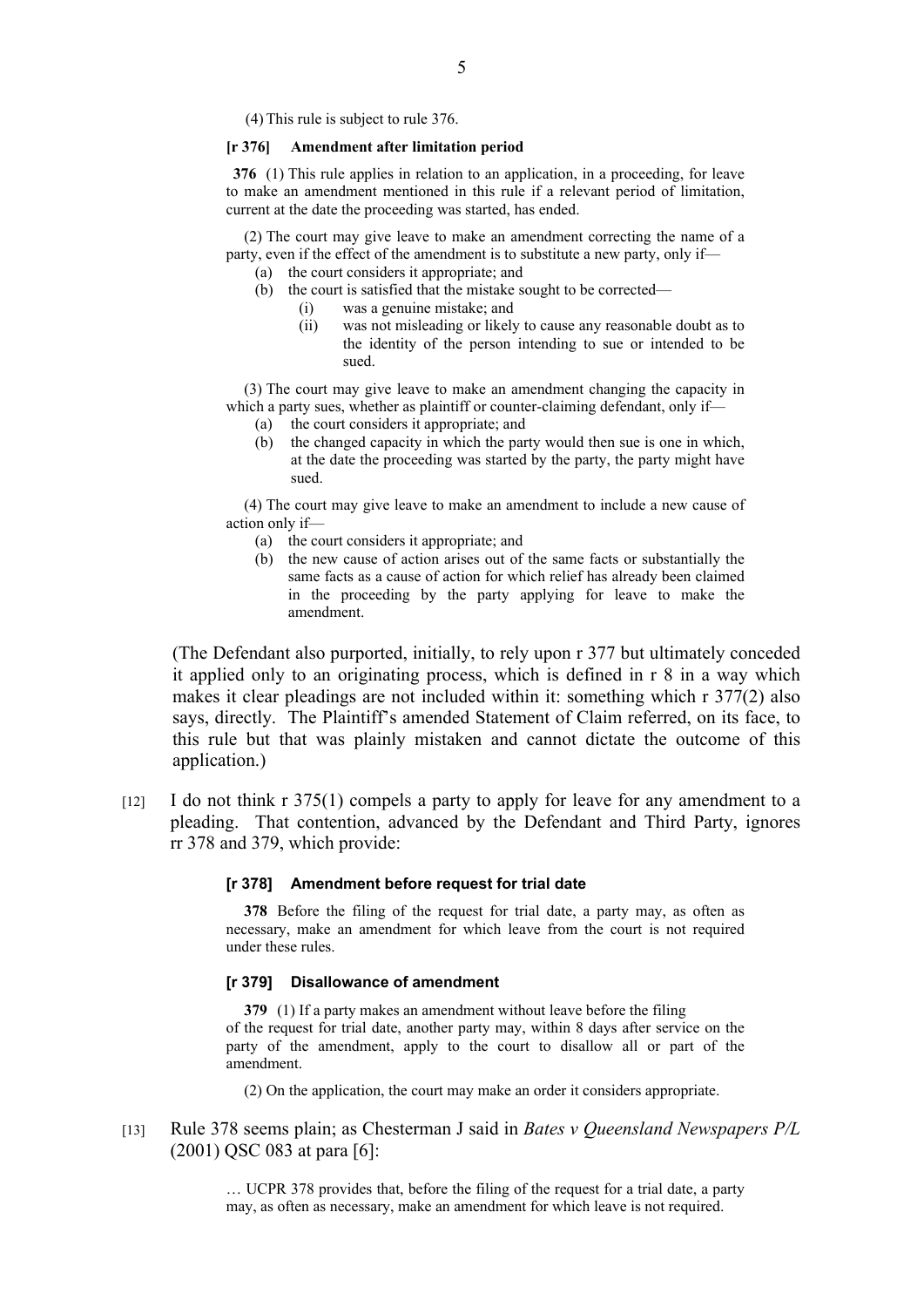- [14] Rule 376 applies to amendments sought to be made after a limitation period has expired, but that was not the case here. (It would be relevant, of course, if leave had been necessary at the time and should, then, be sought by the Plaintiff now, because the limitation period has since expired.)
- [15] It was also suggested the amended pleading introduced a new cause of action because, by omitting any reference to a breach of the contract or the *Residential Tenancies Act* in the original Statement of Claim the Plaintiff might be deemed to have abandoned the claim in contract<sup>2</sup>, but I was not referred to any rule or authority which prohibits amendments to a pleading which introduce a new cause of action within the limitation period or require leave from the court for an amendment of that kind. Rule  $50(1)(a)$  requires that a breach of contract be specifically pleaded, and r 169 deems pleadings to have closed 14 days after the defence but neither was suggested as a bar to amendment. Rule 387 relevantly provides:

# **[r 387] When amendment takes effect**

**387** (1) If a document is being amended under this part, the amendment takes effect on and from the date of the document being amended.

(2) However, an amendment including or substituting a cause of action arising after the proceeding started takes effect on and from the date of the order giving leave.

(3) Despite subrule (2), if an amendment mentioned in subrule (2) is made, then, for a limitation period, the proceeding as amended is taken to have started when the original proceeding started, unless the court orders otherwise.

- [16] This not a case in which the claim in contract arose after the proceeding started: r  $387(2)^3$ . I was not referred to s 81 of the Supreme Court 1991 but again, because the amendment was effected within the limitation period, it would not apply. In any event, there is no equivalent provision in the *District Court Act* 1967. Further, as *Draney v Barry* (2002) 1 Od R 145 shows, the section does no more than supplement the discretion arising under r 376 which, again, does not apply here.
- [17] Even absent these further adverse conclusions reached by reference to the *UCPR*, the Defendant faces significant hurdles in establishing grounds for leave to apply now (or resisting a grant of leave to the Plaintiff to make the amendments, if that is necessary). No attempt was ever made to strike out the prayer in contract even though the first pleading did not pursue it; no particulars of the amended pleading were sought; contributory negligence was pleaded in the defence which was not, however, amended after the further pleading was received; and, the defendant signed a request for trial dates with all that implies<sup>4</sup> and then, after more than two years had passed belatedly raised the matter for the first time on the morning of the first day of trial.
- [18] There is, additionally, obvious evidence of prejudice (which is relevant, again, even if leave should have been sought at the time of the amendments). The Plaintiff would, now, potentially be denied the opportunity to pursue a claim raised within the limitation period; and, compelled to cross-apply to amend the pleadings after expiry and attempt to overcome the challenges present by r 376. If that failed she

<sup>2</sup> *Renowden v McMullan* (1970) 123 CLR 585 at 609; *Sharples v O'Shea* (1999) QSC 190 at para [7];

*Ayr Link v Paterson* (No 2) (2003) NSW CA 251, at para [121].

<sup>&</sup>lt;sup>3</sup> and see Cairns *Australian Civil Procedure* (6<sup>th</sup> Ed at p 229).

 $4$  rule 469(5).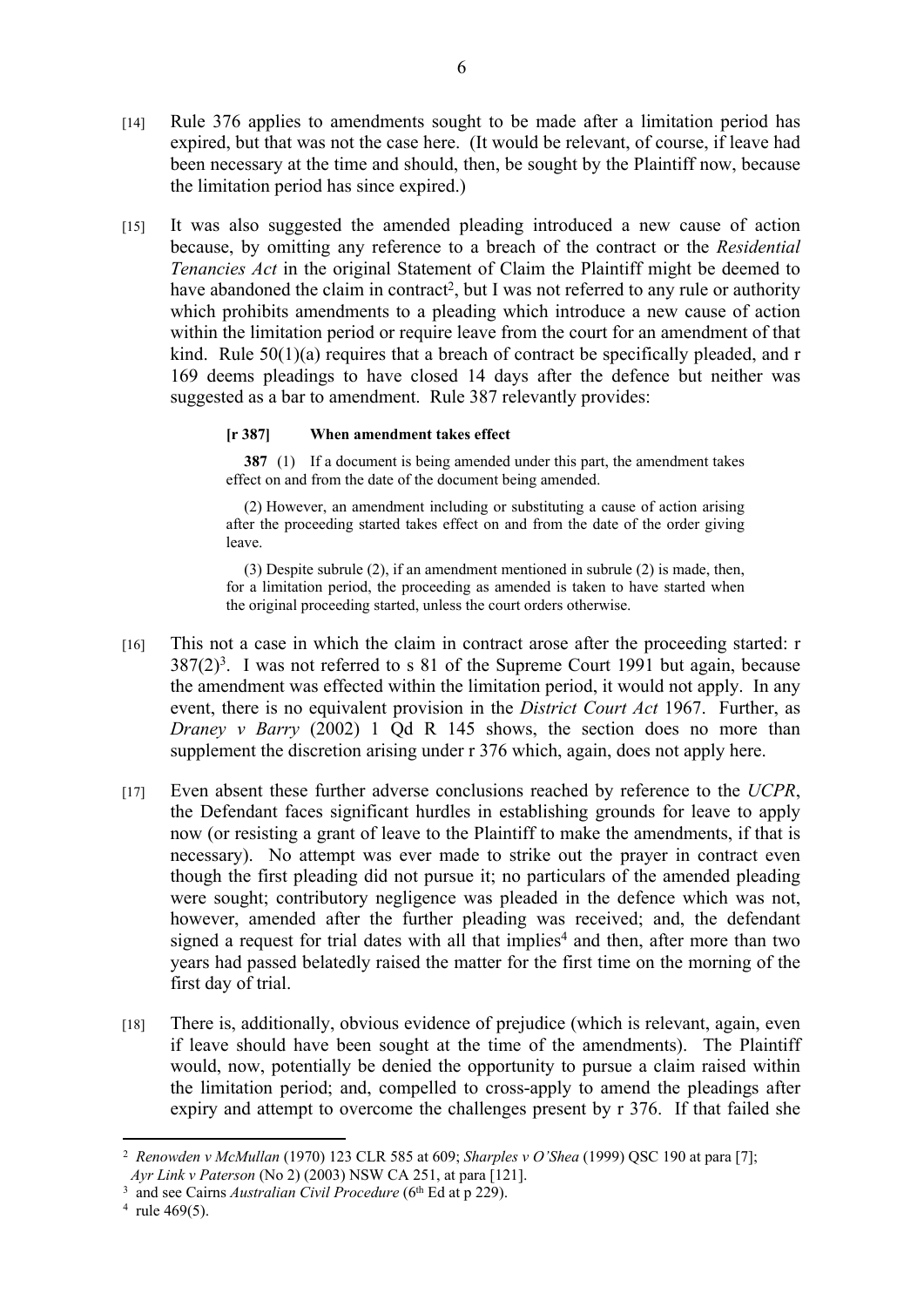might apply for leave to join the Third Party as a defendant with, again, the hurdles that presents although it might be said that, in the circumstances arising here, *Draney v Barry* (supra) would be ample authority that leave might be appropriate.

- [19] These factors are to be balanced against the prejudice which the Defendant and Third Party assert falls upon them if, contrary to the findings already made, the amending legislation catches this claim and the rules require that the Plaintiff should have obtained leave before amending her pleading. The prejudice is, in short, the possible loss of a chance to reduce the Plaintiff's damages in contract for contributory negligence, if she otherwise succeeds in the action.
- [20] The discretion arising under r 375(1) is plainly wide as to both its nature, and extent; and, also, its timing. Here, giving the Defendant the benefit of every finding he requires, an application for leave would fall to be considered with reference primarily to the fact the amendments were notified within the relevant limitation period, but defeat the purpose of the amending legislation. The predecessor to r 379, RSC Order.32 r 5 permitted the court to disallow the amendment "*… if satisfied that the justice of the case requires it*"; now, the discretion is expressed in r 379(2) in terms that the court may make such an order as it considers "… *appropriate*".
- [21] The discretion is not, I think, any narrower than that which previously applied under the RSC. In *Burrows v CA Sciacca & Associates* (1997) 1 Qd R 157 White J dealt with circumstances not dissimilar to those arising here. The plaintiff had sued for damages in negligence, which was the only relief sought in the writ, but his first statement of claim also asserted a cause based on breach of contract, as did a later pleading, and in both cases the relevant limitation period had expired. No application had been made to amend the writ endorsement, or the pleadings, and the defendants applied under the predecessor to r 379. As her Honour found (at p 162) it was, in truth, unclear whether the limitation periods had actually expired at all but her Honour was persuaded to refuse disallowance because the amendments to the pleading raising the contract arose out of substantially the same facts as the cause of action in negligence. The same conclusion arises here.
- [22] In any event there remains the factor of delay which, here, is on any view of high importance. The defendant allowed the amended pleading to reflect the nature of the plaintiff's case for over two years, and did not seek disallowance until the morning of trial. These factors properly attract consideration of the principles enshrined in the *UCPR*, considered and discussed in *Rigato Farms Pty Ltd v Ridolfi* (2001) 2 Qd R 455 which shows that questions of prejudice may dictate that a party loses its right to a hearing of all issues on the merits. That is a compelling basis upon which to refuse leave to the Defendant to bring an application now. For the sake of completeness it is also appropriate to record that, for the reasons given earlier, even if leave had been granted and the defendant was permitted to oppose the amendments now, I am not persuaded they should be disallowed.
- [23] The application by the Third Party is for production of Counsel's Advice dated 14 May 2004 referred to in para 5 of the affidavit of the Plaintiff's Solicitor Ian James Brown filed 1 April 2005. That affidavit was filed in response to the Defendant's application under r 379 and principally addresses the very late notice of it. The relevant paragraph touches some of the questions of prejudice discussed earlier: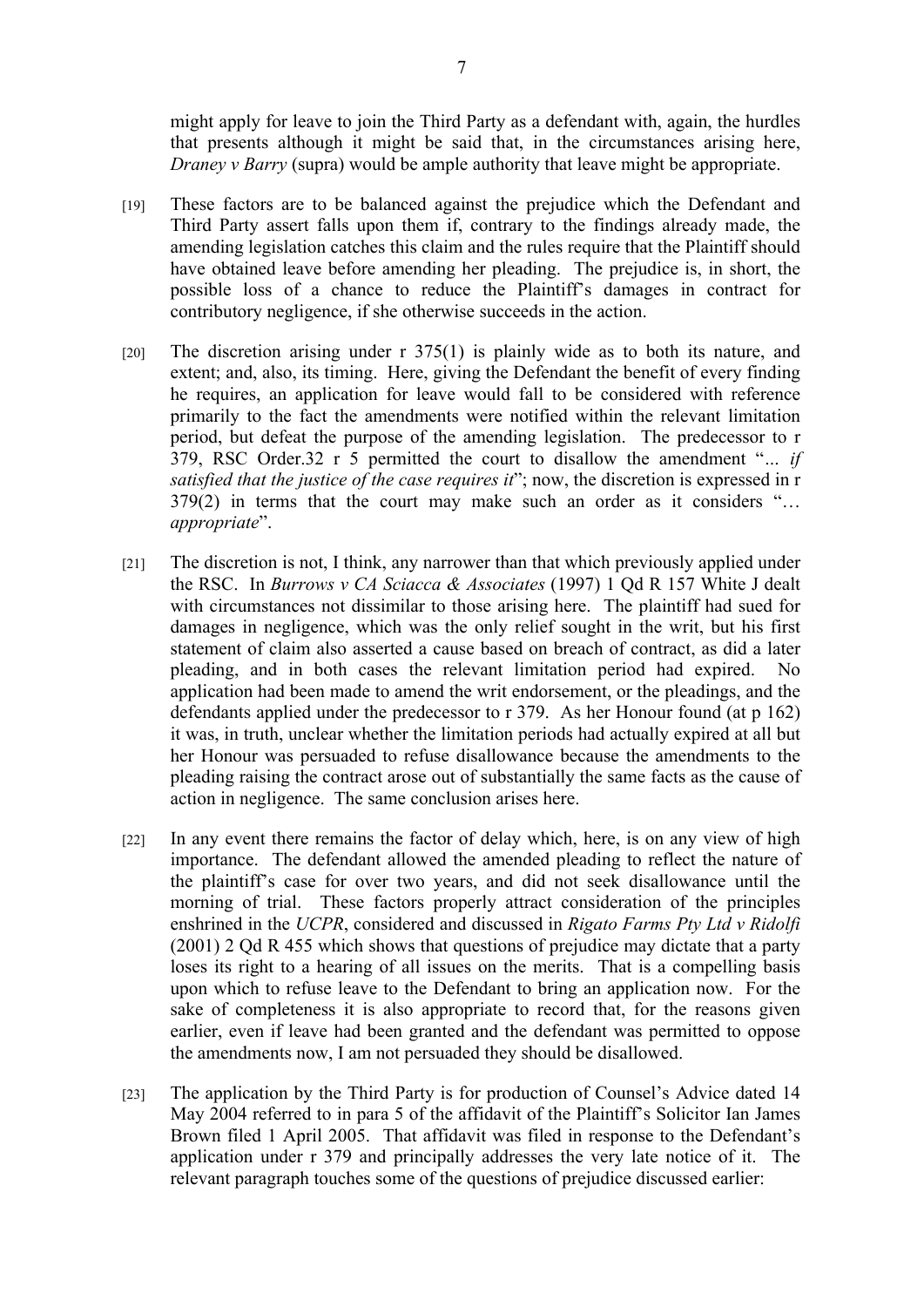- 5. Prior to the expiration of the limitation period in respect of the Plaintiff's claim I had specifically considered the issue of joining the Third Party as a Defendant to the claim. I sought advice from Counsel prior to the expiration of the limitation period and concurred with Counsel's advices of 14 May 2004 that the Plaintiff's claim against the Defendant pleaded in contract protected the Plaintiff's rights and that it was not necessary to join the Third Party as a defendant to the proceedings.
- [24] As Counsel for the Plaintiff, Mr Newton, pointed out the Advice, ordinarily privileged, can only be sought to test the solicitor's credit and, relative to that motive, the Third Party did not ask for the solicitor to be available for crossexamination. The critical question addressed by the cases touching discovery of privileged documents concerns the nature, circumstances and context of the disclosure of the existence of the Advice. Counsel for the Third Party contended that the specific reference to the Advice waives the privilege but the cases to which I was referred do not, I think, go quite so far. In *Ampolex v Perpetual Trustee Company (Canberra) Ltd* (1996) 137 ALR 28 Kirby J observed, at 34, that a mere reference to the existence of legal advice would not amount to a waiver of its contents. In *ACC v Australian Safeway Stores Pty Ltd* (1998) 153 ALR 393 Goldberg J held that a reference to a brief without its contents or any summary of or information about those contents was insufficient to compel disclosure of their substance. In *BT Australasia Pty Ltd v State of New South Wales (No 7)* (1998) 153 ALR 722 Sackville J observed that the test of loss of privilege by disclosure was a quantitative test, which asked whether there had been sufficient disclosure to warrant loss of privilege.
- [25] In *Bayliss v Cassidy (No 2)* (2000) 1 Qd R 464 the parties, and the Queensland Court of Appeal were prepared to accept the statement of Byrne J in *Torcasio Developments Pty Ltd v County Park Developments Pty Ltd<sup>5</sup>* that:

… It is only where the client directly or indirectly puts in issue the substance of the privileged communication that the privilege is lost and then only in so far as it is necessary to do justice between the parties.

The important question, Davies JA said at 468,<sup>6</sup> was whether or not fairness dictated that an assertion about the content of confidential communications with a legal advisor should be taken as a waiver of any privilege attached to the communication.

[26] McPherson JA concurred and also said at 473:

It occurs to me to say, however, that at least part of the reason for withdrawing the benefit of privilege in cases like this is to safeguard against the possibility of abuse or error by the person claiming it.

His Honour went on, at 474, to conclude that in the special circumstances arising in *Bayliss'* case it would not be fair to allow the defendants to use privilege as a shield. The special circumstances there were, however, that the defendants to an action for damages for false imprisonment revealed in answers to interrogatories their intention to rely on certain legal advice as a reasonable cause for their belief or suspicion, before the plaintiff's arrest, that he had committed a crime; thereby

<sup>5</sup> Unreported, Supreme Court of Victoria, 9 September 1991.

<sup>6</sup> Reflecting what Hodgson J said in *Standard Chartered Bank v Antico* (1995) 36 NSWLR 87 at 94-95.